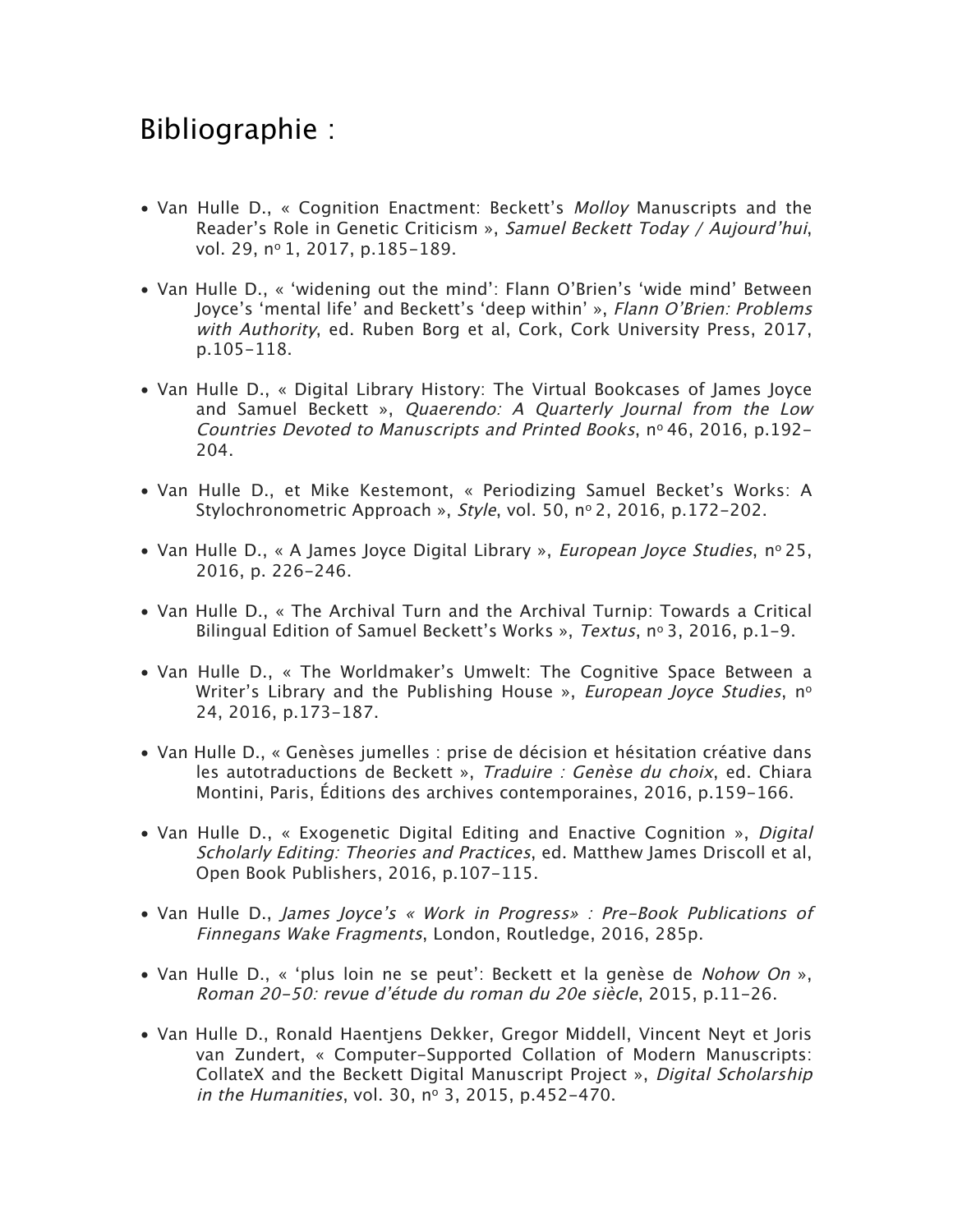- Van Hulle D., « Editing Beckett's Twin Texts », Journal of Beckett Studies, vol. 24, no 1, 2015, p.1-17.
- Van Hulle D., « The Origin of Spaces: The Creative Process of Darwin's 'Pencil Sketch' », Manuscritica, nº 28, 2015, p.26-31.
- Van Hulle D., « Translation and Genetic Criticism: Genetic and Editorial Approaches to the 'Untranslatable' in Joyce and Beckett », Linguistica Antverpiensia New Series, nº 14, 2015, p. 40-53.
- Van Hulle D., et Peter Shillingsburg, « Orientations to Text Revisited », Studies in Bibliography, no 59, 2015, p.27-44.
- Van Hulle D., « Textual Enactment: The Cognitive 'riverrun' and the 'Fluid Text' of Joyce's 'Anna Livia Plurabelle' », Dublin James Joyce Journal, nº 8, 2015, p. 63-94.
- Van Hulle D., « 'Louis & Blanc', or: Beckett, Ponge, and 'l'humanité quoi' », On in Their Company: Essays on Beckett, with Tributes and Sketches, Presented to Jim Knowlson on his  $80<sup>th</sup>$  Birthday, ed. Mark Nixon and John Pilling, Reading, Beckett International Foundation, 2015, p.125-136.
- Van Hulle D., The Making of Samuel Beckett's Krapp's Last Tape / La Dernière Bande, Brussels & London, University Press Antwerp & Bloomsbury, 2015, 272p.
- Van Hulle D., The New Cambridge Companion to Samuel Beckett, Cambridge, Cambridge University Press, 2015, 228p.
- Van Hulle D., « The Obidil and the Man of Glass: Denarration, Genesis and Cognition in Beckett's Molloy, Malone Dies and The Unnamable », Samuel Beckett Today / Aujourd'hui, nº 26, 2014, p. 25-40.
- Van Hulle D., « Flann O'Brien's Ulysses: Marginalia and the Modernist Mind », Flann O'Brien and Modernism, ed. Julian Murphet, Rónán McDonald and Sascha Morrell, London, Bloomsbury, 2014, p.107-119.
- Van Hulle D., « Textual Scars: Beckett, Genetic Criticism and Textual Scholarship », The Edinburgh Companion to Samuel Beckett and the Arts, ed. S. E. Gontarski, Edinburgh, Edinburgh University Press, 2014, p.306- 319.
- Van Hulle D., Modern Manuscripts: The Extended Mind and Creative Undoing from Darwin to Beckett and Beyond, London, Bloomsbury, 2014, 271p.
- Van Hulle D., « Claus et la narratologie exogénétique : la cognition externe (extended mind) et les notes de lecture autour du Chagrin des Belges », Études germaniques, vol. 68, n° 1, 2013, p.93-109.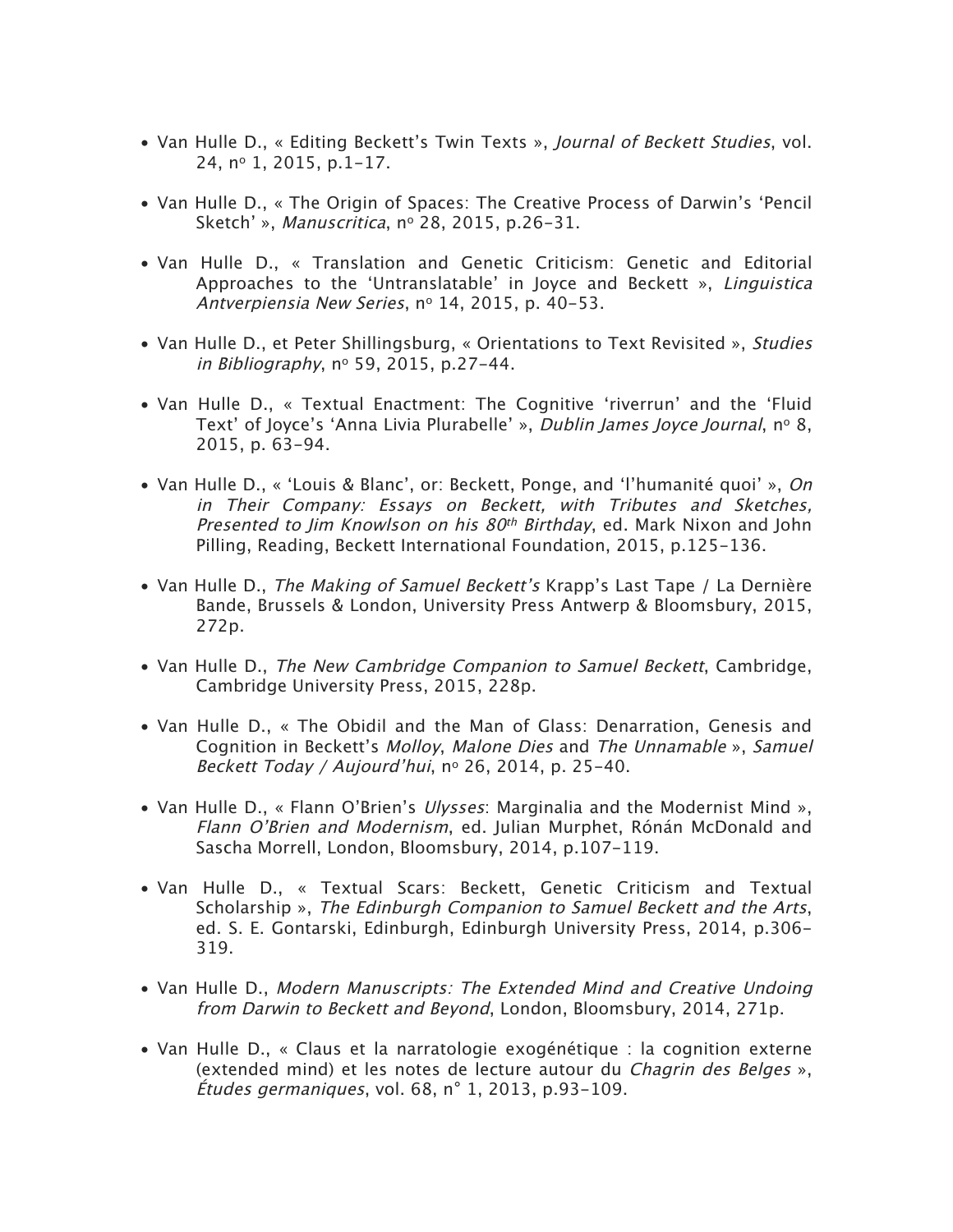- Van Hulle D. et Lars Bernaerts, « Narrative Across Versions: Narratology Meets Genetic Criticism », Poetics Today, vol. 34, n° 3, 2013, p.281-326.
- Van Hulle D., « The Stuff of Fiction: Digital Editing, Multiple Drafts and the Extended Mind », Textual Cultures: Texts, Contexts, Interpretation, vol. 8, n° 1, 2013, p.23-37.
- Van Hulle D., « Un plaidoyer pour l'édition génétique : les cahiers de Proust », Genesis : manuscrits, recherches, invention, vol. 36, n° 13, 2013, p.151- 155.
- Van Hulle D., « Modernism, Mind and Manuscripts », A Handbook of Modernism Studies, ed. by Jean-Michel Rabaté, Malden, Wiley-Blackwell, p.225-238.
- Van Hulle D., « Notebooks and Other Manuscripts », Samuel Beckett in Context, ed. by Anthony Uhlmann, Cambridge, Cambridge University Press, 2013, p.417-427.
- Van Hulle D. et Mark Nixon, Samuel Beckett's Library, Cambridge, Cambridge University Press, 2013, 311p.
- Van Hulle D. et Shane Weller, The Making of Samuel Beckett's L'Innommable / The Unnamable, Brussels & London, University Press Antwerp & Bloomsbury, 2013, 271p.
- Van Hulle D., « La genèse de L'Innommable : essai de critique génétique postcognitiviste », Littérature, n°167, « Samuel Beckett », 2012, p.65-77
- Van Hulle D., « Espèces d'origine. Darwin et la métaphore biologique dans la critique génétique », Genesis, manuscrits, recherche, invention, n°30, « Théorie : état des lieux », 2010, p.151-162
- Van Hulle D., « Darwin's Personnal Library and the Origins of Thoughts », Recto/Verso, n°5, « Genèse de la pensée, I : à l'épreuve des manuscrits », 2009, (http://www.revuerectoverso.com/spip.php?article168)
- Van Hulle D., « Collation de réécritures : l'avant-dernier texte bilingue de Samuel Beckett », L'édition du manuscrit. De l'archive de création au scriptorium électronique / sous la direction d' Aurèle Crasson, Louvainla-Neuve, Academia-Bruylant, « Au cœur des textes, n° 10 », 2008, p.231-241
- Van Hulle D., « Les manuscrits bilingues de Beckett : la combinaison des approches "documentaire" et "textuelle" dans une édition numérique », Recherches & Travaux, n°72, « De l'hypertexte au manuscrit. L'apport et les limites du numérique pour l'édition et la valorisation de manuscrits littéraires modernes / textes réunis et présentés par Françoise Leriche et Cécile Meynard », 2008, p.53-58